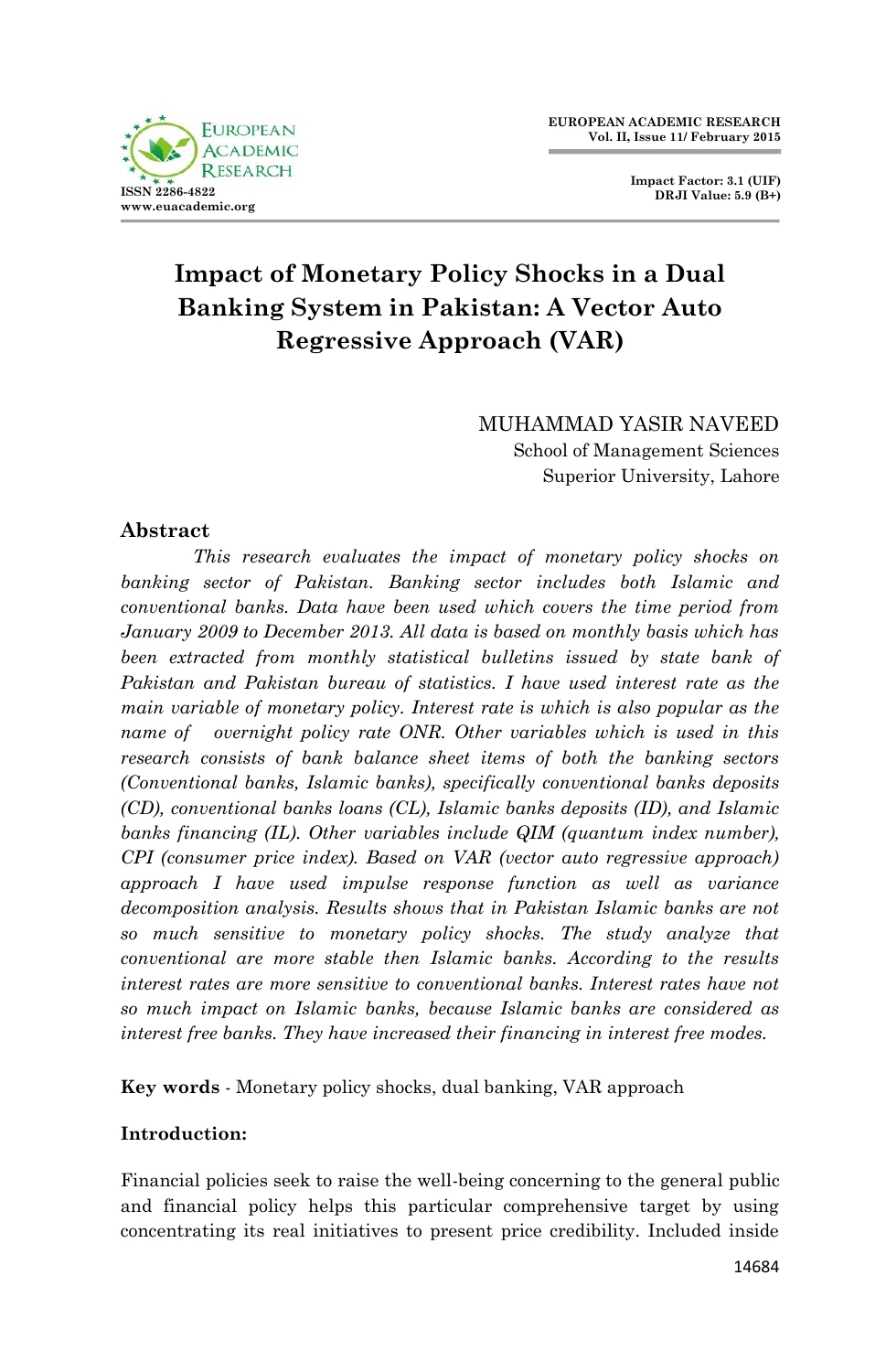that particular target could be the thinking that particular constant increase in prices might damage the future economic opportunities concerning to the country. The target appropriate to economic policy inside Pakistan, which is written at the State Bank of Pakistan Act 1956, will obtain the targets regarding to increasing prices and development put yearly to the federal government. Inside objective concerning this authorization, SBP prepares the country's economic policy this is certainly constant by using these revealed targets.

The economic indication technique relates to a procedure by using which economic policy measures determine the degree appropriate to economic task into the economy and also the increasing prices. Knowing the indication technique appropriate to economic policy is essential regarding proper layout and streamlined behavior appropriate to economic policy. That economic policy tasks determine policy variables at substantial delay accordance at high level appropriate to variance and uncertainness, it is essential to anticipate the feasible influence and level appropriate to economic policy tasks from the proper variables. Therefore, by using its real type, economic policy has a tendency to be onward seeking.

The technique associated with monetary transmission method which affects monetary techniques is also essential as well as far appropriate towards the success associated with monetary policy. The above mentioned explanation has revealed regarding the procedure associated with monetary transmission method by using the interest rate technique. The interest rate can be used in order to affect the determination associated with investors in creating funding as well as financial investment. Financial investment spending is a component associated alongside GDP; reduced financial investment will certainly reduce total demand, therefore resulting in the monetary techniques to be able to decrease. Then again, the interest rate technique isn't the exclusive technique in which monetary policy may be carried. Additionally there are some other channels which are often conduits for monetary transmission method for example banking company financing, rate of exchange, and asset price as well as balance-sheet channels.

In contrast to some other countries, Pakistan is actually functioning beneath the joint banking technique, which includes conventional and Islamic banking networks. This will make Pakistan banking system different. That is why, the bank financing approach in Pakistan might be considered in 2 elements. The very first component is standard financing approach throughout conventional banks, even though the secondly an individual lending approach by means of Islamic banks.

Karim et al. (2006) examined the effects regarding monetary policy on conventional banks in Malaysia financing to several financial markets by utilizing VAR model. Said and Ismail (2005), discovered the bank financing approach in Malaysia and furthermore tried to look at the dimensions as well as capital intensity of banks when it comes to performance regarding the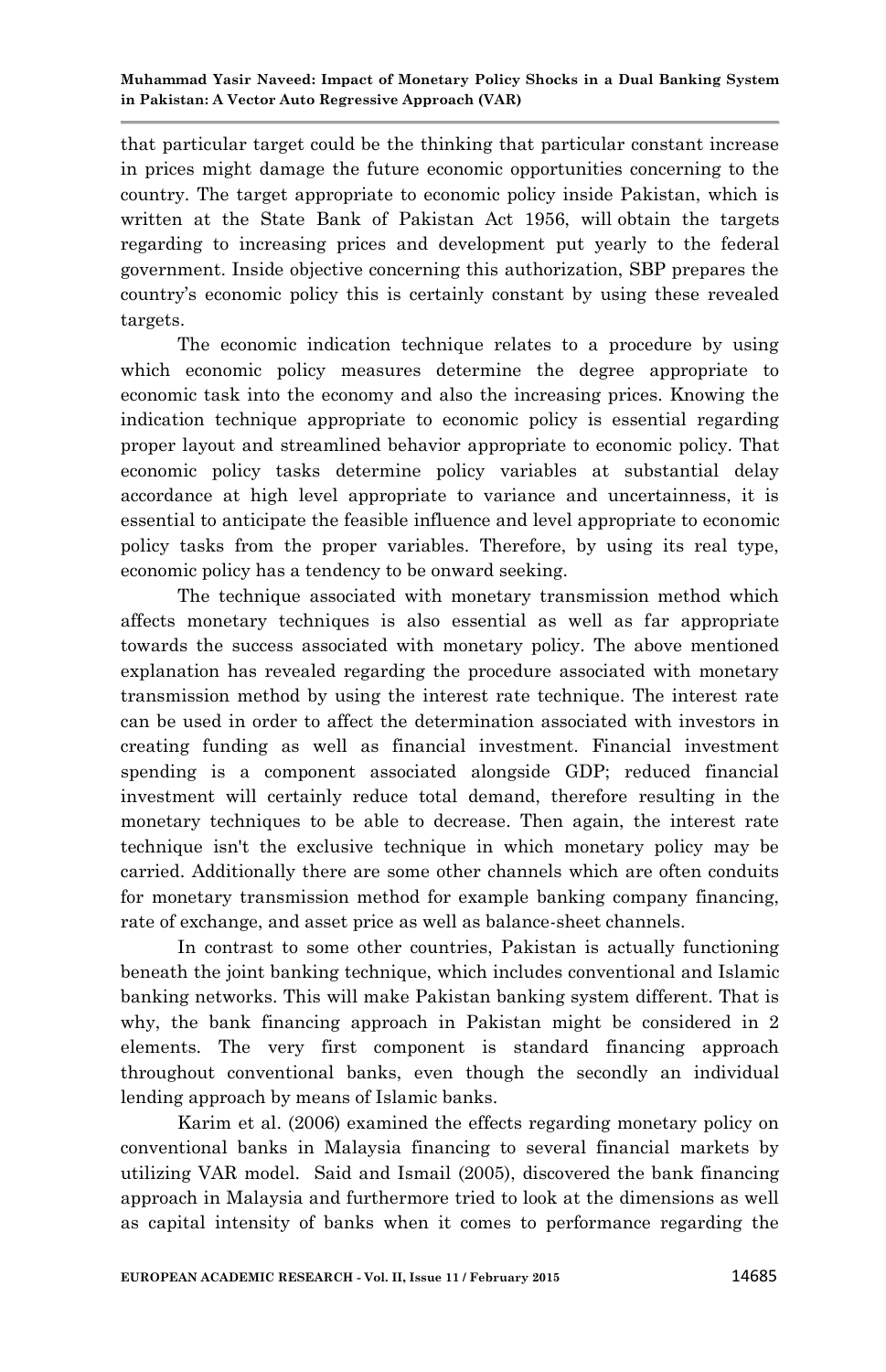approach. They have applied bank levels data as well as utilized fixed effect cross-sectional model with GLS evaluation.

Yusof (2006) evaluated the monetary policy approach in having an effect on total and sectoral output in Asian countries particularly Malaysia, Indonesia, the Philippines, Singapore and Thailand. The research applied cointegration and VECM method. The best parameter in influencing output is M1 concerning to Malaysia in addition to Philippines, M2 for Indonesia as well as Thailand, and bank financing for Singapore. However, just the effect of economic policy on sectoral productivity of Malaysia is considerable.

Cetorelli and Goldberg (2008) reviewed economic policy by using the bank financing approach of two separate kinds of banks, which include locally focused banks that do not have worldwide functionality, as well as international operations banks. Their research indicated that monetary policy exclusively moves throughout locally focused banks although international focused banks depend on central funds marketplace in stabilizing their particular liquidity. That is why, they determined about the bank financing approach when you look at the US are going to be reducing in strength in case banking sector gets to be more globalized.

## **Literature review:**

Maureen (2014) investigated in Kenya the impact of monetary policy by using a structural model of macro econometric. The variables have been used by them policy rate, interest rate, and CRR (cash reserve ratio). They have used this data in accordance to the interest rate and bank lending techniques. Results shows that change in monetary policy rate affects short term rates at a considerable margin whereas on long term lending rates it affects slightly. On the other hand monetary policy rate effects on real economy and on inflation it is negligible. According to them alterations in central bank rate have a large impact on inflation whereas a change in CRR has a large effect on aggregate demand. By increasing the efficiency of the CBR and increasing growth of the interest rate channel can increase the efficiency of monetary policy in Kenya.

J. Wickramanayake, (2014) investigated the impact of off balance sheet banking on the bank lending channel of monetary transmission. They have used a banking sector from south Asia. 114 commercial banks have been chosen by them and prepare a panel data set. Results show that when banks used off balance sheet banking this decreases the efficiency of bank lending method of monetary spread. Banks those have high experiences to off balance sheet practices can protect their loan supply against interest rate shocks that is issued in monetary policy and can minimize the effect of monetary transmission. They suggest that these are impacts are very low on the banks those are highly liquid, and have a strong capital. This small effect of off balance sheet banking on monetary transmission raises many questions on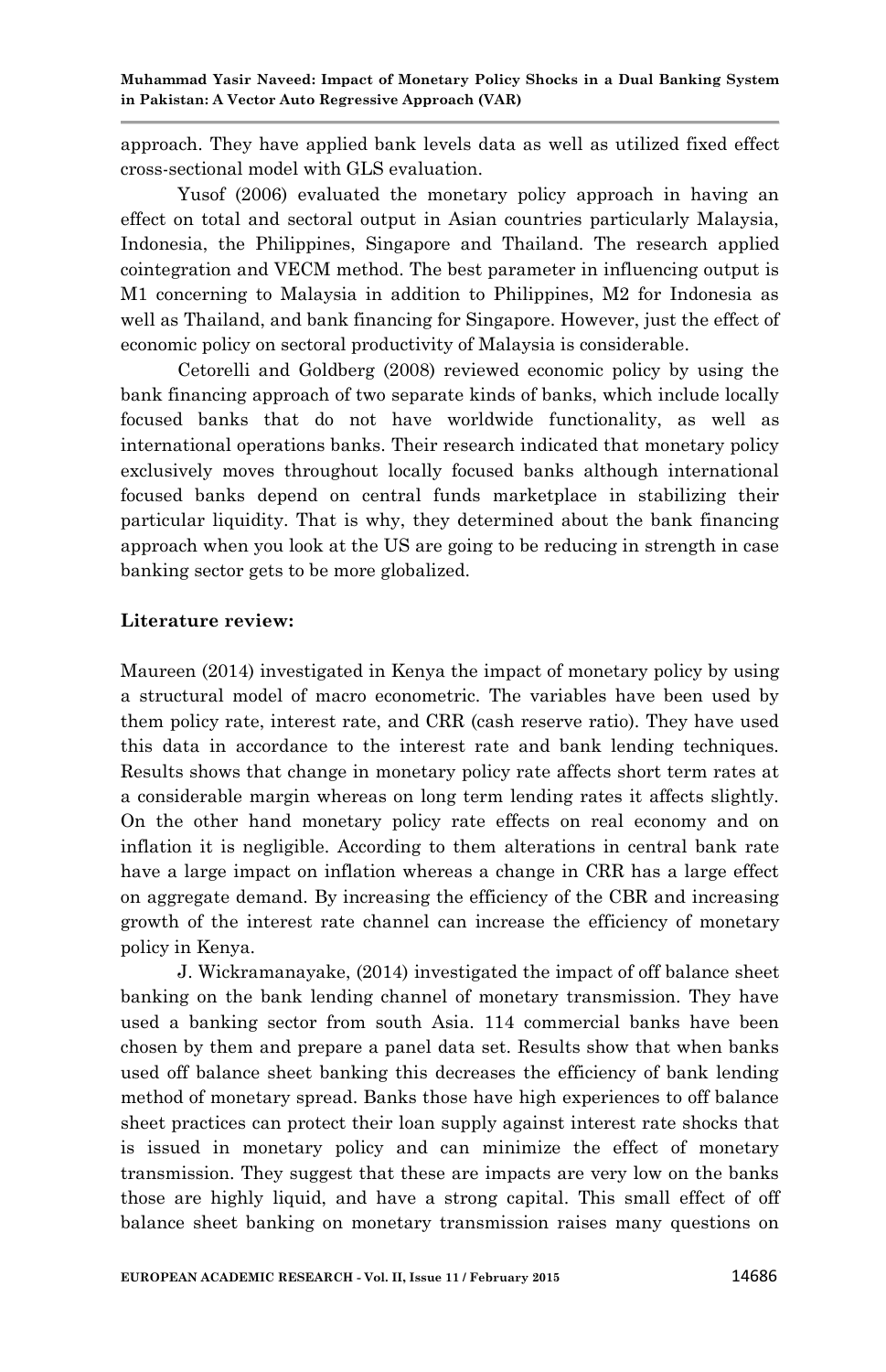**Muhammad Yasir Naveed: Impact of Monetary Policy Shocks in a Dual Banking System in Pakistan: A Vector Auto Regressive Approach (VAR)**

policy issues, especially with reference to the appropriateness of monetary policy.

James Perry Cover, (2014) they have made an attempt to re-investigate the chain of Federal Funds Rate (FFR) shocks formed by Romer and Romer (2004). According to them if Romer and Romer used a reasonable set of monetary policy shocks and then include that in a VAR model they can identify different reasons and objects that affect United States financial system during that phase. They have used a time period of 1971:01-1996:12. According to them they have recognized easily cumulative demand shock and cumulative supply shock without striking any indication or long run limitations. They have used decomposition analysis to compare the monetary policy shocks with these shocks. Decomposition analysis also helpful to measures the relative importance of that shocks and to explain the fluctuations of that time period.

Fiordelisi et al (2014) reveals that from many years' central banks around the world decreases their main policy to keep their interest rate at low levels. This policy is helpful for the banks. The major purpose of this policy is to sustain funding situation and to encourage lending to private sector. To solve this phenomenon they have used a data set from 2007 to 2012 of monetary policy. They have investigated this problem at three levels. Their findings show that single central bank prepares monetary policy; this creates an assorted market reaction. Regular interest rates must have been used by the central banks instead of non-conventional ones. This policy can reinstate the market response. Standard interest rate is an essential tool for maintaining the standard execution of monetary intermediation. If central bank used nontraditional procedures this registered a strong market response in both areas.

Leonardo Gambacorta, (2013) reveals that worldwide economic crises have again confirmed the significance of economic elements of macroeconomic variations. According to him latest workings had shown that how the conventional pre crises formulas that monetary policy managers hasn't pay any concentration to monetary indicators over and above their impacts on inflation, on the other hand inflation is not an important predictor to measure the roughness in financial intermediation. This paper reveals that credit can play a vital role in expressions of bank lending channel, balance sheet channel, and it is revealed that bank interest rate between bank lending and policy rates are depends on bank influence. The primary outcome is that, additionally in a version for which economic reliability may not present a unique policy purpose, inclining in opposition to the influence procedures tend to be appealing when it comes to supply aspect shocks any time the central bank is actually focused on productivity improvement, even though both of these tight inflation focusing together with a traditional law tend to be less efficient. The benefits tend to be increased in the event that economic system is described as higher exclusive field indebtedness.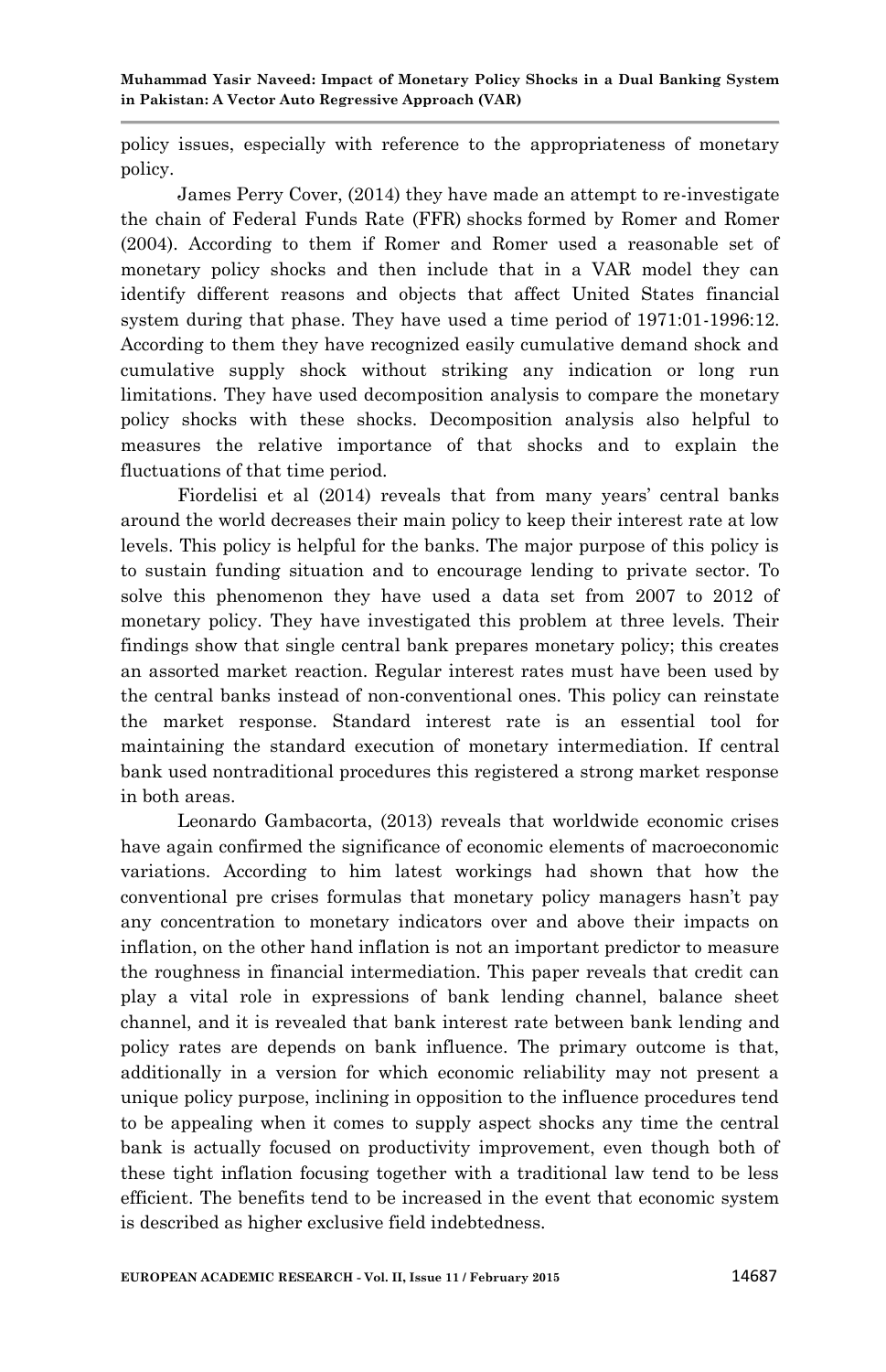Adedeji, (2012) investigated the relationship of monetary policy and economic growth in Nigeria. He used different variables such as GDP, interest rate, inflation and money supply. Data is collected from central bank Nigeria. He applied different types of test to analyze this such as, unit root, regression analysis. According to his findings money supply is not an important factor on economic development of Nigeria, because it had no significant impact on overall economic development of Nigeria. Main grounds of economic development in Nigerian economy are monetary policies. Monetary policy issued by central bank not plays an important role in reducing the inflation and development of economy in Nigeria. Central bank cannot issue healthy policies due to the government conditions. This article concludes that if government wants to issue monetary policy stronger and effective, then a central bank must be free from the influence of government and can frame there rules effectively and efficiently.

Bijan Bidabad, (2011) reveals that conventional banks used interest based products, but interest is not allowed in Islamic banks. So Islamic banks have to use those which is free from *Riba*. According to them Islamic banks have to introduce new products for central bank, conventional banks, and other financial institutions. Interest free bonds are issued by them in different currencies. So the effect of monetary policy is not too much on Islamic banks because they are free from interest transactions.

Bangura, (2011) reveals that maximum banks used interest rates on short term basis, and it is considered as monetary policy. According to him when monetary policy changes interest rates will also change by commercial banks but normally this case is not true. Main point is that commercial banks change their interest rates with lags in reaction to monetary policy. This method makes their interest rate sultry. This sultriness in interest rate imposed by commercial banks is a big hindrance in regular flow of monetary policy. To estimate results he used different tests. Data has been taken from different sources which comprised of the time period from 1989-2009. Twenty years data has been used by him. He estimates the results of change in interest rates impact on discount rates, lending rates, deposit rates, and Treasury bill rates.

**EUROPEAN ACADEMIC RESEARCH - Vol. II, Issue 11 / February 2015** 14688 Syed H kassim, (2009), investigates the impact of monetary policy shocks on conventional and Islamic banks. They have considered a dual banking system in Malaysian environment. They have used data from January 1999 to December 2006. They have used different variables. To measure monetary policy they have used interest rate, known as overnight policy and denoted by ONR. Reason to selection of ONR is given by them that ONR is the monetary policy rate adopted by the bank Negara Malaysia. Other variables are selected by them from balance sheets of commercial and Islamic banks such as deposits, liabilities, consumer price index, and industrial production index. They have also included exchange rate as a control variable, because Malaysian economy is an open economy. According to them the objective of this study is to investigate the impact of change in interest rate on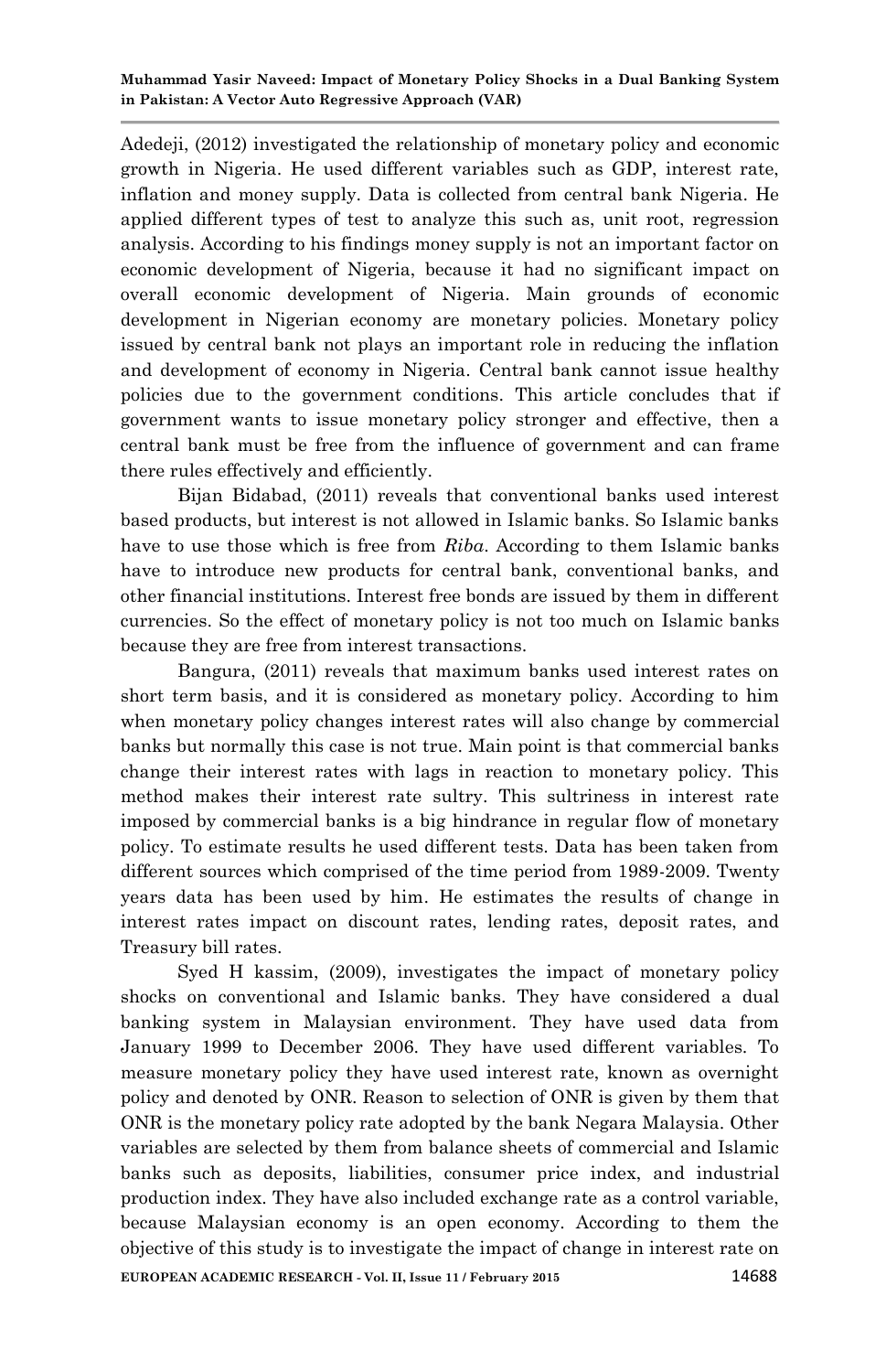Islamic and commercial banks finance and deposits. They have used VAR (vector auto regression) model to measure this impact. Results show that Islamic banks financial conditions are more sensitive than conventional banks. When interest rate changes this affects Islamic banks more than conventional banks, because conventional bank loans are more insensitive to interest rate changes.

## **Data and Methodology:**

## **Data:**

I have to evaluate the "Impact of monetary policy shocks on banking sector of Pakistan". To examine this impact I have selected monetary policy variables. Monetary policy is issued by state bank of Pakistan in Pakistan. State bank of Pakistan is the sole authority of issuing monetary policy. Different types of tools are used in monetary policy, such as "interest rate" which is also considered as ONR (overnight policy rate), money supply etc. I have used interest rate as the main variable of monetary policy. Interest rate is which is also popular as the name of overnight policy rate ONR. Other variables which is used in this research consists of bank balance sheet items of both the banking sectors (Conventional banks, Islamic banks), specifically conventional banks deposits (CD), conventional banks loans (CL), Islamic banks deposits (ID), and Islamic banks financing (IL). Other variables include QIM (quantum index number), CPI (consumer price index). The purpose of including a QIM in this study is that maximum loans are issued to industrial and manufacturing sector. That's why QIM is used. REER ( real effective exchange rate is also used in this study because money supply is also a part of monetary policy, due to which exchange rate changed. I have used data in time series and it is in real terms. CPI and QIM are adjusted by the price index with 2005 as the base year. All variables are used in Log except ONR. This research utilized data on monthly basis which covers the time period from January 2009 to December 2013. Total 5 years data have been used by me on monthly basis which includes number of observations sixty. Data have been extracted from monthly statistical bulletins issued by state bank of Pakistan and Pakistan bureau of statistics. CPI is gathered from trading economics.

## **Methodology:**

A VAR model is used to measure the impact of monetary policy shocks on banking sector. I want to analyze the relationship of monetary policy and banking sector deposits and financing. The matrix representation of VAR model can be written as:

 $y_t = A_1 y_{t-1} + \cdots + A_p y_{t-p} + B x_t + \varepsilon_t$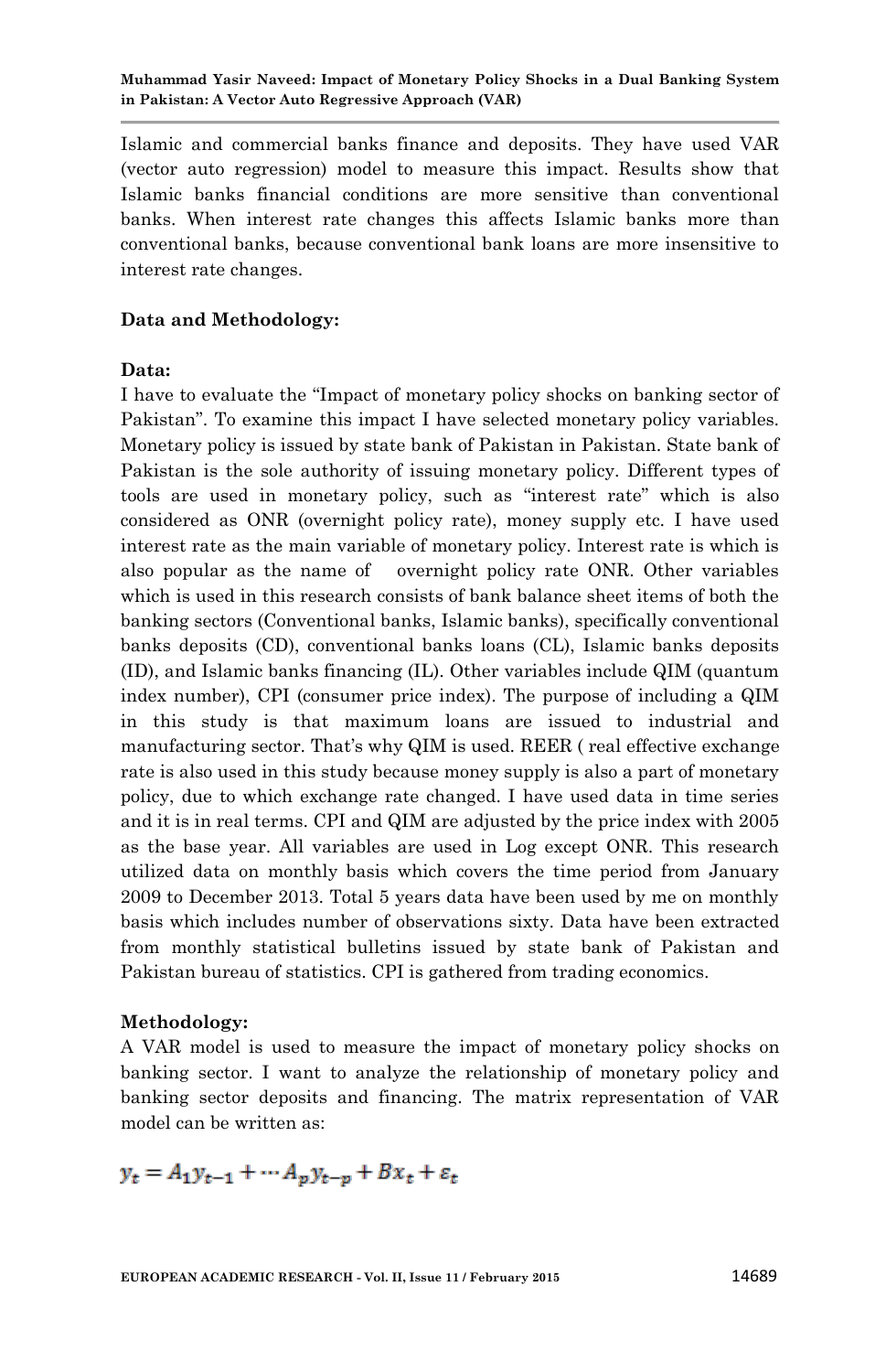Where  $y_t$  is a k vector of endogenous parameter, whereas  $A_p$  and  $A_1$  are matrices coefficients that are to be estimated, and  $x_t$  is a d vector of endogenous variable.  $\varepsilon_t$  refers to the error term of monetary policy shocks. This equation is a reduced form of VAR model.

To analyze the monetary policy shocks I have used impulse response functions every endogenous variable is calculated by the accumulation of a series of shocks. On the other hand I have also estimated variance decomposition analysis to measure the effect of interest rate on conventional deposits, loans, Islamic deposits and financing.

This study is based on VAR methodology, preferably for the function of this research, I have to include all the parameters in the modeling, but it can be weakly anticipated in this finite sample, on the other hand all the parameters can rapidly exhausts the degree of freedom. That's why I have estimated a different model which includes the bank balance sheet items separately. This model includes the ONR and different macroeconomic variables such as (QIM, CPI, and REER) and bank balance sheet objects (CD, CL, ID & IL). According to this each model includes five variables. Exclusively I have focus on the following basic estimation models:

## **Impulse response function:**

I have estimated VAR model and create Impulse response function to measure the effects of policy rate shocks on these four models comprising the balance sheet items of Islamic and conventional banks. Equations of Impulse response functions are as follows:

 $LCD_{t} = a_{11}ONR_{t-1} + a_{12}LQIM_{t-1} + a_{21}LREER_{t-1} + a_{22}LCPI_{t-1} + \varepsilon_{1t}$  $LCL_t = a_{11}ONR_{t-1} + a_{12}LQIM_{t-1} + a_{21}LREER_{t-1} + a_{22}LCPI_{t-1} + \varepsilon_{2t}$  $LID_t = a_{11}ONR_{t-1} + a_{12}LQIM_{t-1} + a_{21}LREER_{t-1} + a_{22}LCPI_{t-1} + \varepsilon_{3t}$  $LIL_t = a_{11}ONR_{t-1} + a_{12}LQIM_{t-1} + a_{21}LREER_{t-1} + a_{22}LCPI_{t-1} + \varepsilon_{4t}$ 

Where  $\epsilon_{1t}$  denotes the change in value of CD. Due to lagged value in these equations it will also adjust forecasting values of ONR, QIM, REER, and CPI.  $\epsilon$  measures the impact of one  $\delta$  of monetary shock on present and future consumer price index, quantum industrial production, real effective rate and interest rate.An impulse response function predicts the impact of shocks at a certain point in forecasting values that are expected. This term is widely used to measure the impact of policy shocks because it shows potency in a graphical manner, and it can be traced the outline and trend of the transmission.

#### **3.4 Variance decomposition analysis:**

I have also used variance decomposition analysis to measure the impact of shocks on banking sector. The reason to use variance decomposition is that it provides different directions to forecasting the banking system. It is different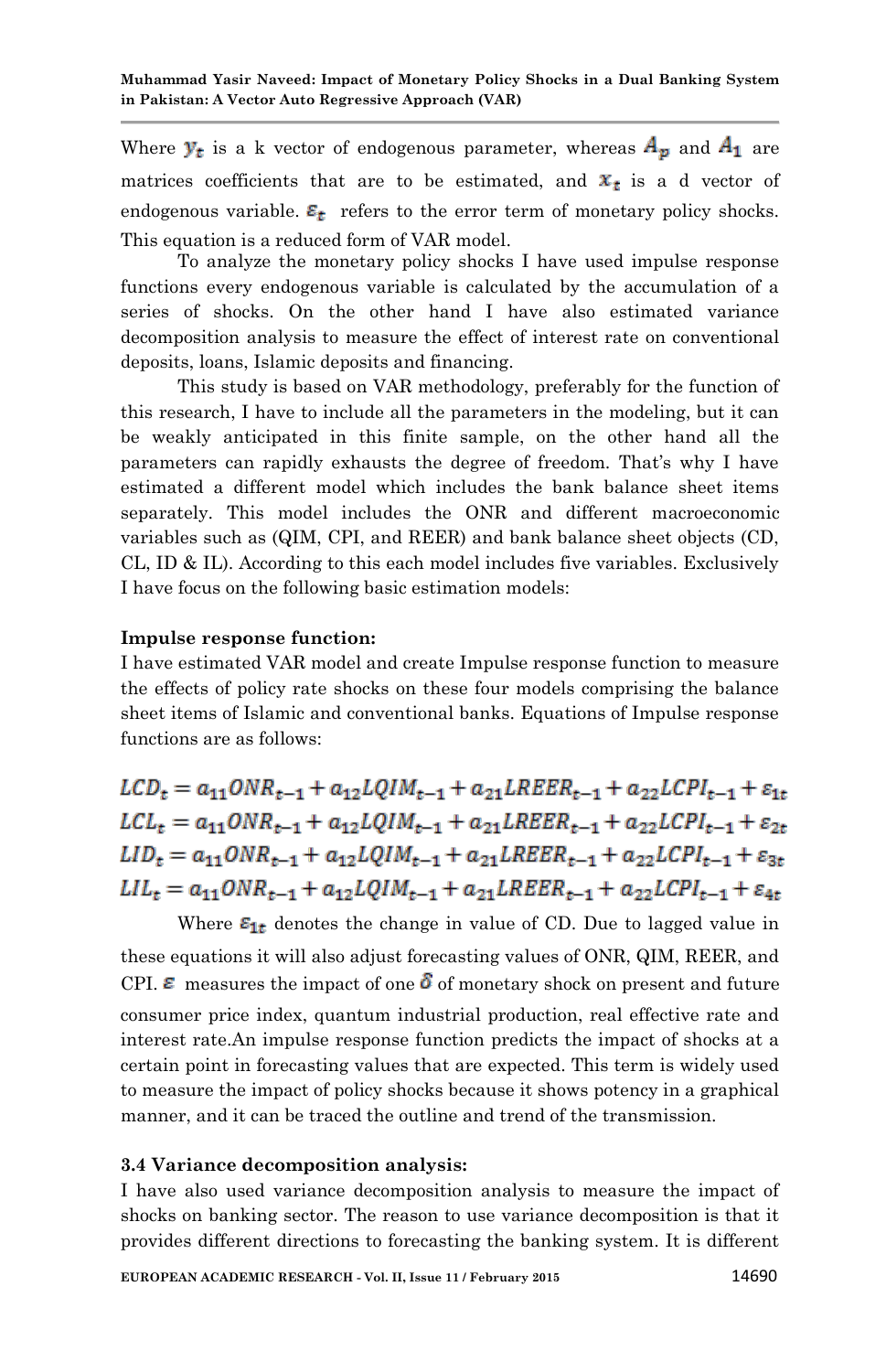from impulse response function because variance decomposition allows us to measure the variations in the endogenous variable when we compute VAR. It provides information with reference to the comparative significance of each casual change regarding to variable computed in VAR.

## **Estimation and Results:**

#### **Unit root test results:**

First of all I have applied two types of unit root test which includes (Augmented Dickey Fuller and Phillips-Perron test). I have estimated the entire test on all variables at intercept level. Table 3.2 shows the results of unit root test.

$$
\Delta Y_t = C + \gamma_0 t + r_1 Y_{t-1} + \sum_{i=1}^{p-1} b_i \Delta Y_{t-1} + \mu_1
$$

Hypothesis of a unit root test are:

 $H_0$ = Data has a unit root/ time series are non-stationary

 $H_1$  = Data has not a unit root/ time series are stationary

According to the results of Augmented Dickey Fuller test I cannot reject null hypothesis at Level (data has a unit root). All the variables have a significance value more than .05. On the other hand variables which include ONR, LCD, LCL, LIL, LCPI, LREER, and LQIM are significant at  $1<sup>st</sup>$  difference. For these variables we can reject null hypothesis data has a unit root. This means that at 1st difference these are all variables stationary. ID is a variable due to which we cannot reject null hypothesis data has a unit root. ID is not stationary at level and 1<sup>st</sup> difference. It gains Stationarity at 2<sup>nd</sup> difference.

#### **Granger causality test:**

In order to investigate the relationship between variable I have applied granger causality test. I am estimating the trend of causality between variables. Null hypothesis of this test is:

 $H_0$ = Y does not granger causes to X

Table 3.1 shows the results of granger causality test:

| LCD does not granger causes ONR | 0.0078 | Null rejected |  |
|---------------------------------|--------|---------------|--|
| LCL does not granger causes ONR | 0.0169 | Null rejected |  |
| LID does not granger causes ONR | 0.0221 | Null rejected |  |
| LIL does not granger causes ONR | 0.4495 | Null accepted |  |

According to the results of particular balance sheet items and ONR results we can reject null hypothesis (Y does not granger causes to X) at 5% significance level for conventional deposits, conventional loans and Islamic deposits. It means that overnight policy rate have a long run relationship with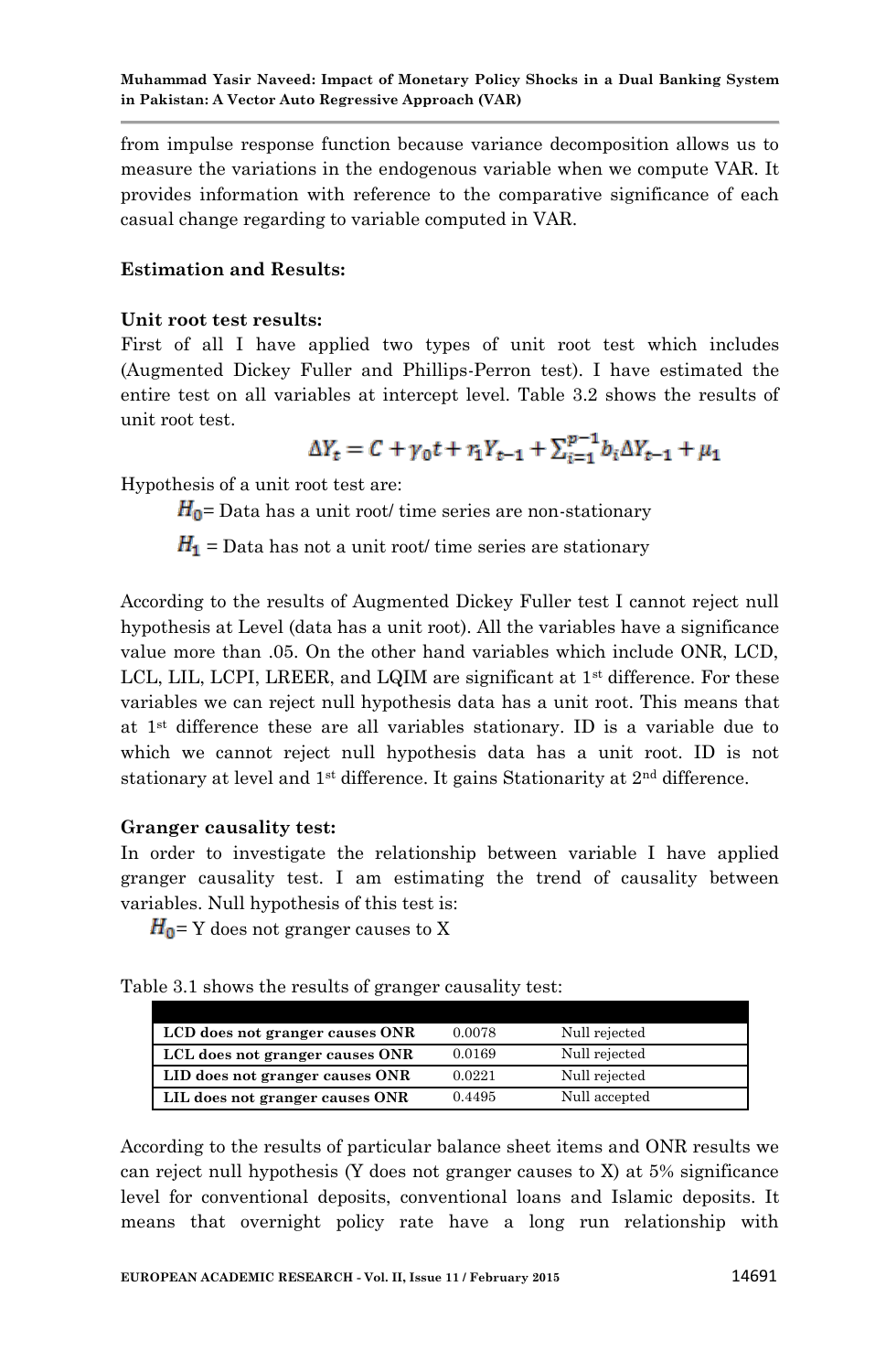conventional deposits, conventional loans, and Islamic deposits. On the other hand we cannot reject null hypothesis in case of LIL.

## **Model estimation for conventional deposits:**

To measure the relationship between conventional deposit and overnight policy rate, I have estimated model with 2 lags. By following the old studies I have selected the order of variables in the model. Firstly I have selected variables conventional deposits and then other macro-economic variables.

By putting the coefficients in the equation:  $LCD_t = 0.0180NR_{t-1} - .016 LQIM_{t-1} + .23LREER_{t-1} - .34LCPI_{t-1} + 0.0050NR_{t-2}$ +.034LQIM<sub>t-2</sub> - .30LREER<sub>t-2</sub> + 1.17LCPI<sub>t-2</sub> + 1.90 +  $\varepsilon_{1t}$ 

#### **For conventional loans:**

$$
LCL_t = -0.070NR_{t-1} + .010 LQIM_{t-1} - .11LREER_{t-1} + .02LCPI_{t-1} + 0.0020NR_{t-2} + .0004LQIM_{t-2} - .30LREER_{t-2} + .212LCPI_{t-2} + 3.11 + \varepsilon_{1t}
$$

#### **Model estimation for Islamic deposits:**

To measure the relationship between Islamic banks deposit and overnight policy rate, I have estimated model with 2 lags. By following the old studies I have selected the order of variables in the model. Firstly I have selected variables of Islamic deposits and then other macro-economic variables.  $LID_t = -0.0090NR_{t-1} - .003 LQIM_{t-1} + .25LREER_{t-1} + .04LCPI_{t-1} + 0.0010NR_{t-2}$ +.008LQIM<sub>t-2</sub> - .42LREER<sub>t-2</sub> + 1.21LCPI<sub>t-2</sub> + 2.65 +  $\varepsilon_{1t}$ 

#### **For Islamic financing:**

 $LIL_t = -0.0090NR_{t-1} + .024 LQIM_{t-1} - .005LREER_{t-1} + .80LCPI_{t-1} + 0.0120NR_{t-2}$  $-.030LQIM_{t-2}+.087LREER_{t-2}-.26LCPI_{t-2}+2.65+\varepsilon_{1t}$ 

#### **Impulse response function:**

Impulse response function analysis enables us to measure the impacts of interest rate shocks on banking sector (conventional and Islamic deposits).we can see from Impulse response function the importance and time period of responses in main parameters. Impulse response function allows us to compare the bank balance sheet items with two monetary policy shocks.

In this research I have estimated VAR then I have applied impulse response function. In impulse response function all the graph are available but I have selected just those graphs those are related to bank balance sheet items. Figure 1 shows the results which includes the responses of endogenous bank balance sheet items of both Islamic and conventional banks.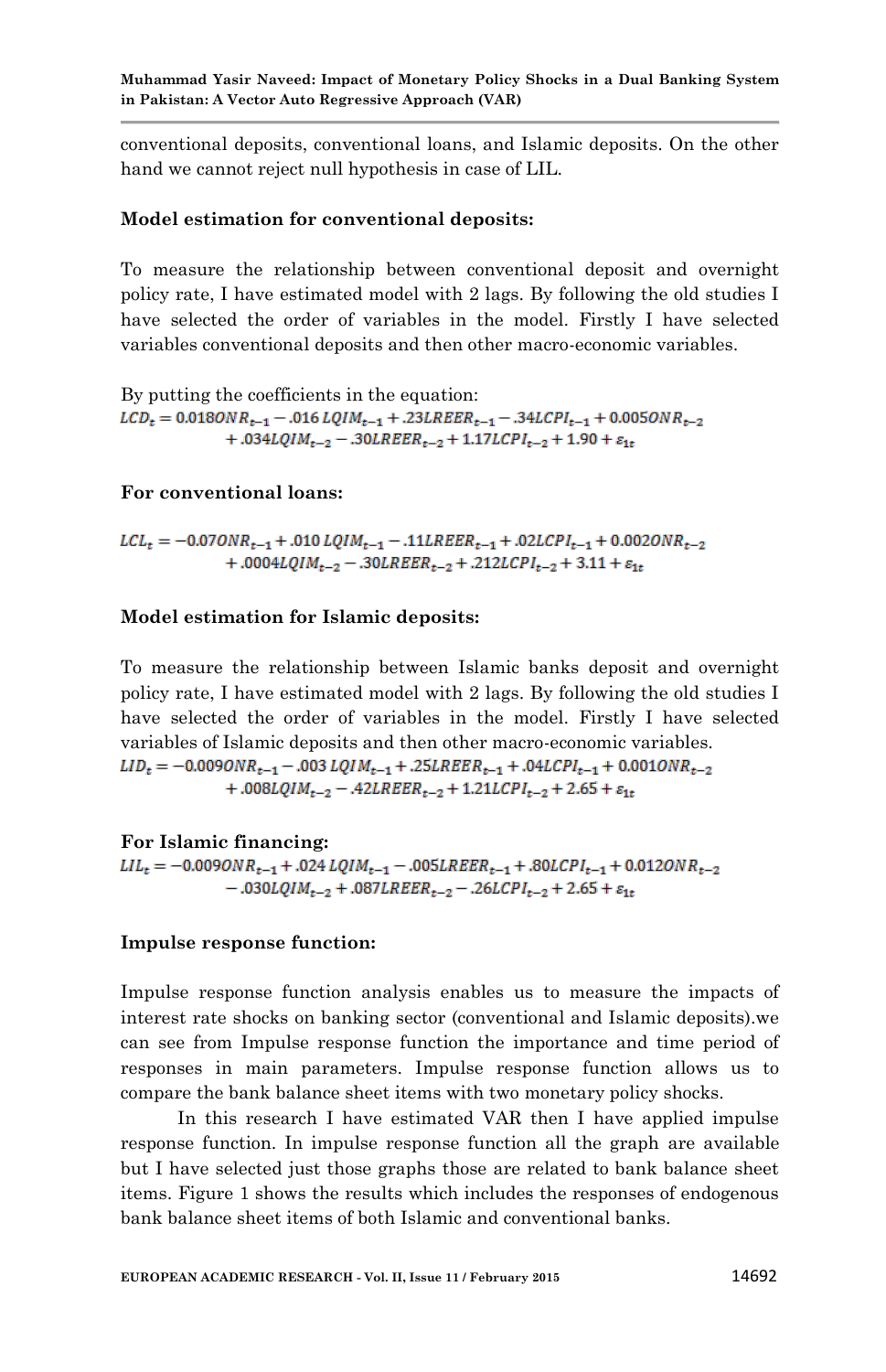As shown in figure there is a positive relationship between conventional deposits and the rate of interest. These results is just like the same as describes in finance theory that as the monetary policy rates increases it will leads us to higher deposits. When interest rate increased by central banks then people deposit their surplus amounts in banks to earn income at higher rates. Interest rates can be increased by central banks to promote savings. It will provide different types of benefits such as inflation can also be controlled by increasing interest rates. On the other hand conventional deposits shows a strong relationship with interest rates as the interest rates increase, conventional deposits responds just like ONR.

On the other hand Islamic banks are not affected by interest rates. As shown in figure there is a positive relationship up to 5-6 periods. After that Islamic deposits and interest rates go side by side. Overnight policy rate does not affect Interest free banking in Pakistan More over after 10th period interest rate have not any effect on Islamic deposits. The reason for that Islamic bank is not in a competition to conventional banks in Pakistan, because conventional banks have so many branches, network system, and huge investments.

For loans we can say that there is positive relationship between interest rates and conventional loans. It is a true fact when interest rates increases people deposits their amounts in banks so banks can create more credit. Competition will increase and banks will lend at lower rates of interest. Graph of conventional bank loans shows that there is a negative relationship up to  $14<sup>th</sup>$  months, but about after 14 months this result shifts to the positive side. Relationship between Islamic banks financing and interest rate is also interesting. There is a positive relationship about up to 10 periods but after that Islamic banks financings shows negative response. From  $10<sup>th</sup>$  to 35th month it shows negative relationship but from 35-40th month again positive. People borrow from Islamic banks when interest rates are high for conventional loans, but as the monetary policy loose people will borrow from conventional banks. This can be time period where Islamic banks are in stage of mergers and acquisition. Due to which Islamic banks financing decreased.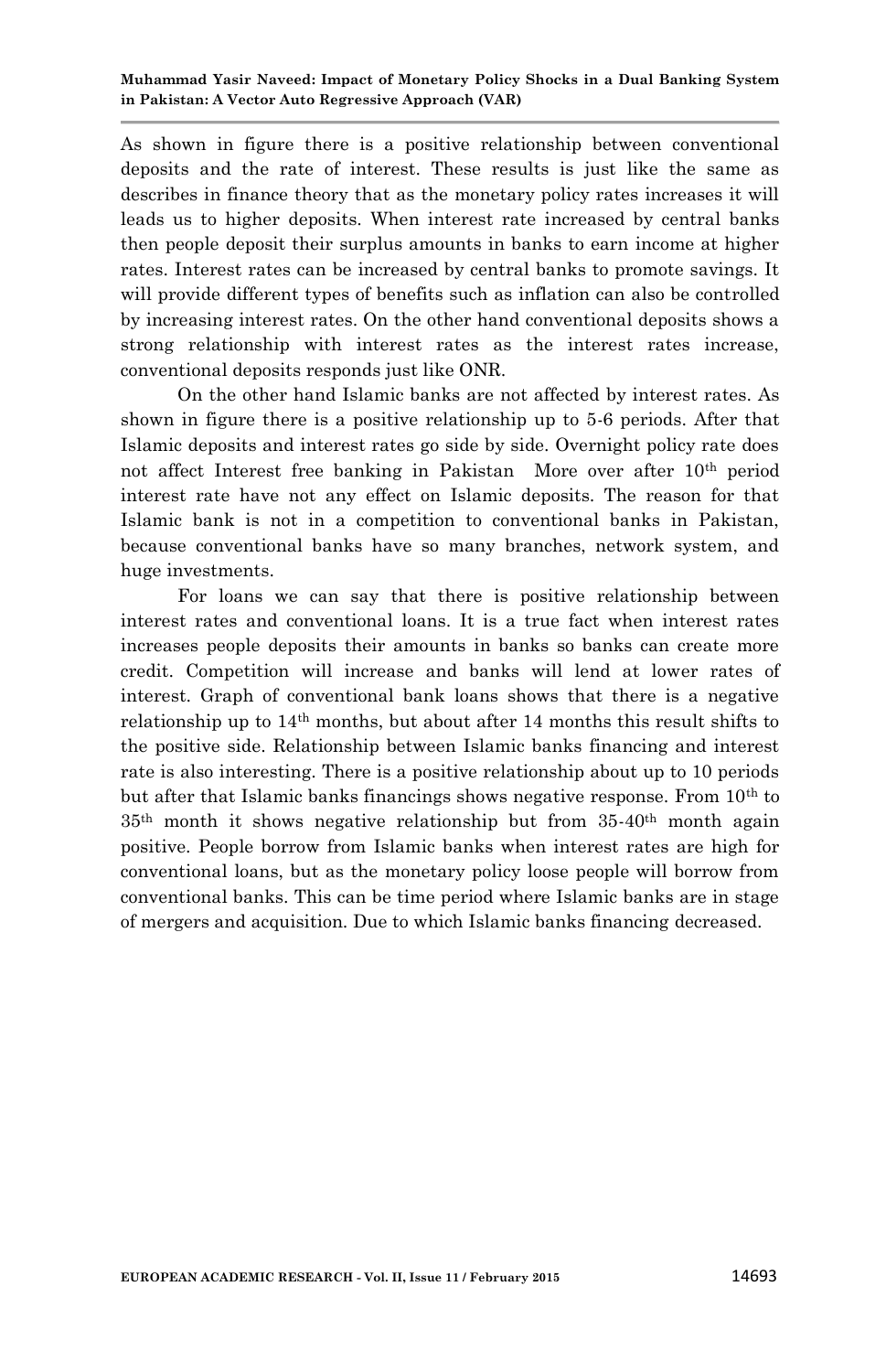

#### **Variance decomposition analysis:**

Variance decomposition is utilized to measure the interactions between interest rate and bank balance sheet items. When we will compare these two groups then variance decomposition analysis forecast error variance of both banking groups including Islamic and conventional banks. I have used time period of 30 months.

According to table 3.3 in case of Islamic deposits changes in overnight policy rate elaborate around 1.5 % of its forecast error variance. This shows us that overnight policy rates or interest rates are not so much important for Islamic deposits. It also means that shocks in ONR explain variations in Islamic deposits just up to 1.5% in 2nd month. Consumer price index is the highest contributor in Islamic deposits at 30<sup>th</sup> month and so on it will increase. The VDA outcomes also reveal that shocks in conventional deposit is 10 % of the variations in overnight policy rate. It means that overnight policy contributes up to 10 % of forecast error variance of conventional deposits.

According to table 3.4 in case of Islamic financing changes in overnight policy rate elaborate around 6 % of its forecast error variance. This shows us that overnight policy rates or interest rates are not so much important for Islamic financing. It also means that shocks in ONR explain variations in Islamic deposits just up to 6% in 30th month and so on it will continue. Consumer price index is the highest contributor in Islamic financing at 30th month and so on it will increase. The VDA outcomes also reveal that shocks in conventional loans is 8 % of the variations in overnight policy rate. It means that overnight policy contributes up to 8 % of forecast error variance of conventional loans. It means that ONR affects Islamic deposits and conventional loans, but as the time passes affect increase for Islamic financing and decreases for conventional loans.

**EUROPEAN ACADEMIC RESEARCH - Vol. II, Issue 11 / February 2015** 14694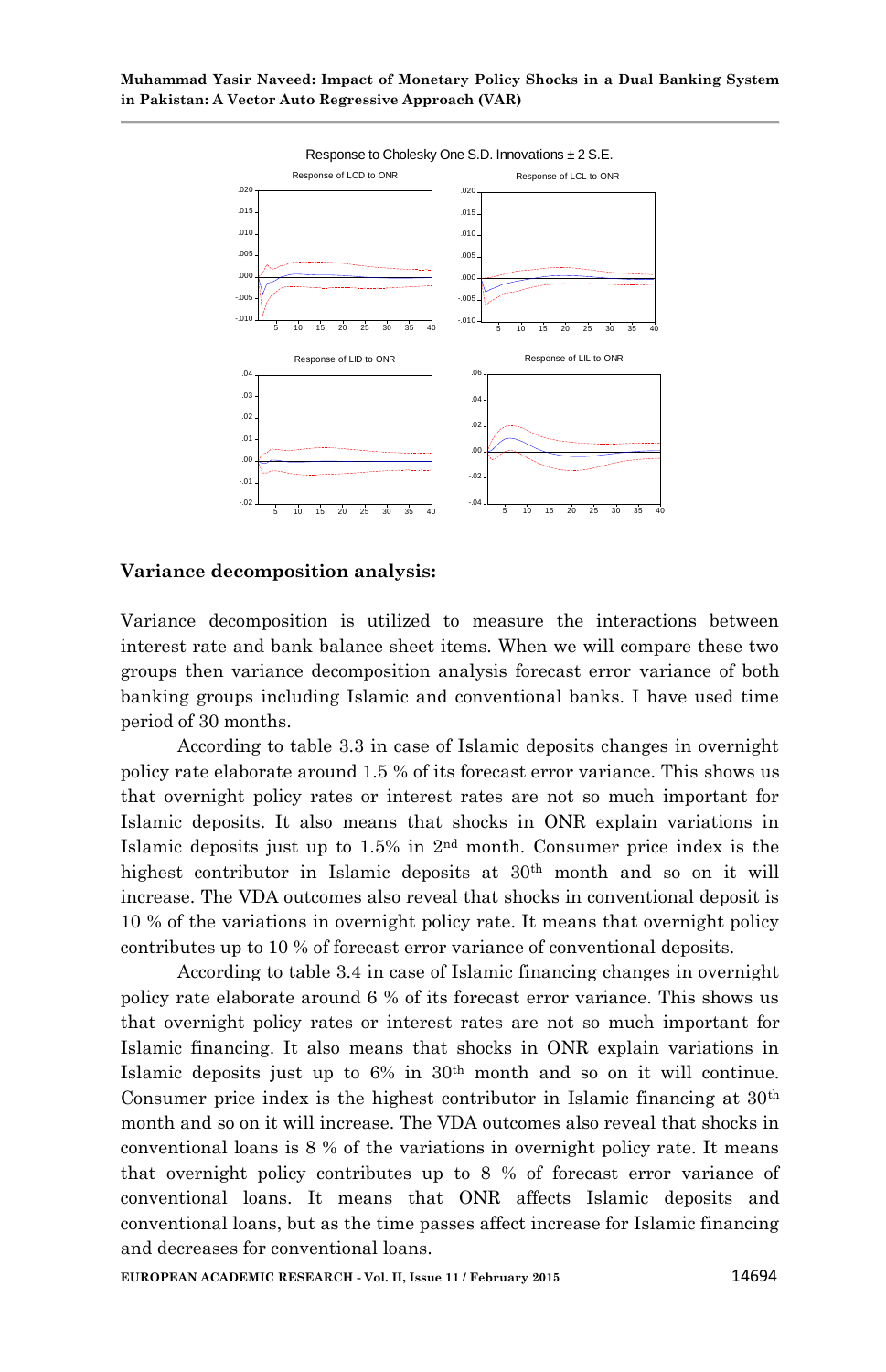## **Conclusion:**

This study used a VAR based approach to measure the impact of monetary policy shocks on banking sector. VAR approach allows us to study the impacts from impulse response functions and variance decomposition analysis. This approach is well suited for our analysis because there are different dependent variables such as LCD, LCL, LIL and LID. The study evaluates the effect of monetary policy shocks on banking sector. I have compared the banking sector of Pakistan. Banking sector includes Islamic and conventional banks. The study analyze that conventional are more stable then Islamic banks. According to the results interest rates are more sensitive to conventional banks. Interest rates have not so much impact on Islamic banks, because Islamic banks are considered to interest free banks. They have increased their financing in interest free modes. Due to larger capital size, increased investments, bulk quantity of accounts, number of branches, conventional banks are more stable then Islamic banks. Islamic banks are at its initial stages in Pakistan; daily mergers destroyed their operations, and decrease their importance. There are different problems of Islamic banking sector. Such as screening methodologies, challenges and risks of Islamic capital markets shows that screening methodologies for a new product approval must be according to Islamic law and it is compulsory for *shariah* scholars that they have thorough and complete knowledge of Islam. According to some authors one product is approved by *shariah* board and it is totally verified and checked by the board throughout the development process. If there is any issue arises then this product may be not allowed. The second issue for screening is that the difference in knowledge of *shariah* scholars due to which one product is approved in one region but the same product is banned in another region. Another main point is discussed by a researcher that if *shariah* scholars will continue to receive a fixed return on every security then the Islamic banking will lose their value as compared to conventional.

**EUROPEAN ACADEMIC RESEARCH - Vol. II, Issue 11 / February 2015** 14695 According to the results of variance decomposition analysis monetary policy doesn't have any impact on Islamic banking deposits. Just about 1 % change in Islamic deposits can be considered by monetary policy which concludes as interest rate. On the other hand conventional deposits, loans, and Islamic financing are affected by ONR as 10%, 6%, and 6% respectively. On the other hand consumer price index is the most dominant variable on Islamic, and conventional deposits, as well as Islamic and conventional financing. So we can say that when inflation rate is high then people don't have surplus amounts that can be deposited in banks. That's why deposits of both banking sector decreases and they cannot create credit. Impulse response function shows the results that Islamic bank financing is affected negatively to overnight policy rate. Not any effect shown by ONR on Islamic deposits. On the other hand impact on Islamic financing negatively up to 15- 30th month. After that it shows a positive relationship. It can be asked that implementation of interest free banking is not mature and it can take a long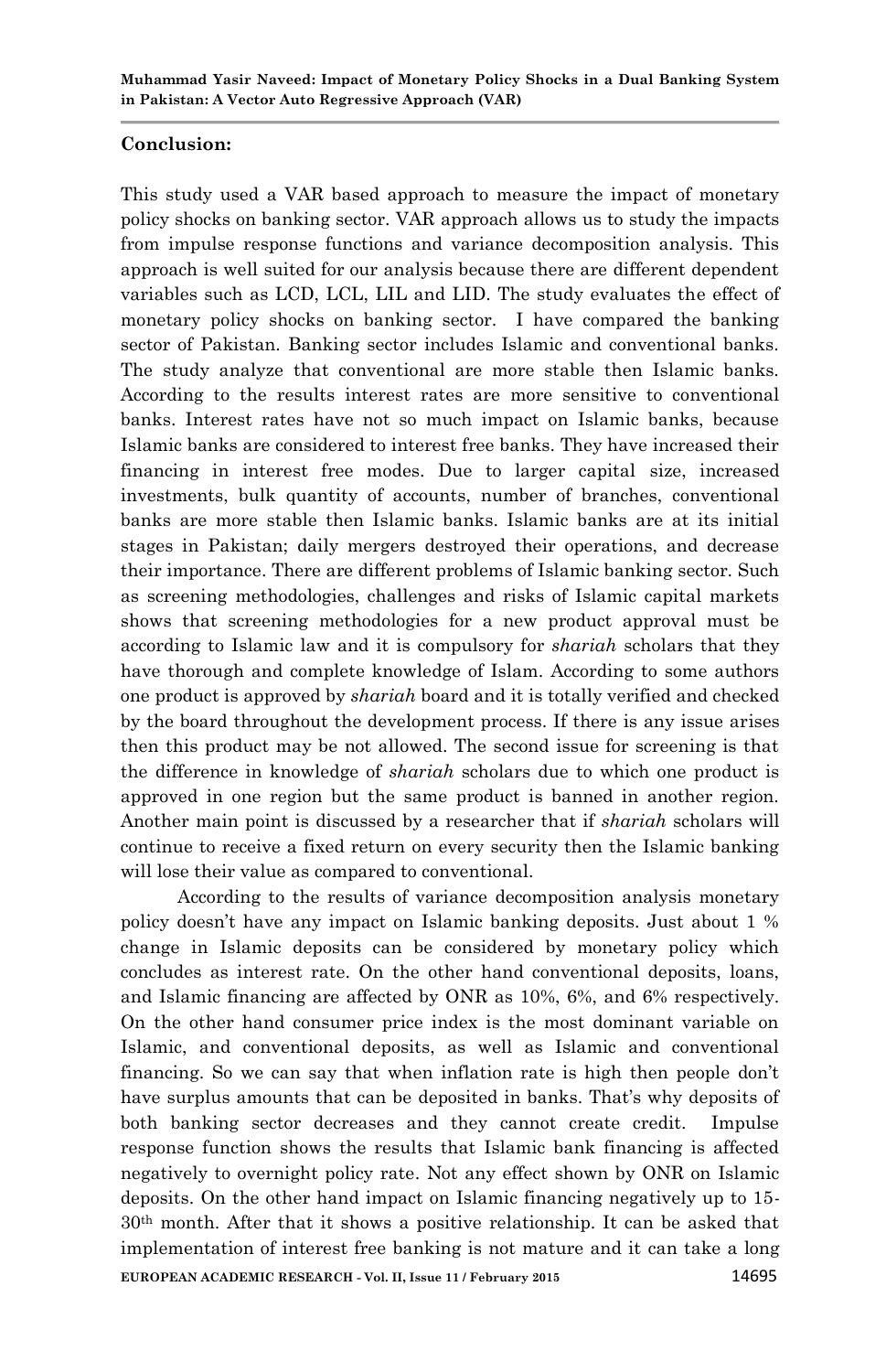term period to implement interest free banking in Pakistan. This research provides different dimensions for policy makers to think about the efforts to expand interest free banking in Pakistan. Islamic banks have to face different risks which are different from conventional banks.

The results also recommend that there is a short run relationship between Islamic financing and monetary policy. It reaffirms that monetary policy has a negative impact on Islamic financing. When interest rates increases or decreases it has an impact on conventional banks. According to (Shabri) there is a long run relationship between all the variables. There results show that interest rate has a significant relationship on Islamic financing negatively. If Islamic financing increases than GDP also increases vice versa. If we have to apply Islamic values then we have to change the basic operations of financial institutions. Policy makers face a number of complicated problems when they converting their economy towards Islamic economy. There are many issues that have to be solved. These issues can be monetary policies, fiscal policies, exchange rate policies, and the impact of savings and investments that is changed due to these policies. There will be no change due to monetary policy in Islamic economy. Monetary authorities can attain same outcomes by controlling the lending of banks because they bring a change in money supply. On the other hand Islamic financial institutions can get these results, when monetary policy expands it reduces profits rates and expand their output. Central banks have to regulate sharing ratios between banks and borrower and as well as bank and depositor. The difference between these ratios will be the interest rate and rate of returns that bank generates from its financial resources. On the other hand in Pakistani Islamic banks are not so much sensitive to interest rate changes. Conventional banks due to large size have an advantage on Islamic banks.

## **Recommendations and limitations:**

Aside from using policy strategies to deal with the promising problems, Pakistan central bank have to furthermore launched constructive alterations in the entire process of monetary policy composition and have to carry out an order to make the monetary policy composition and execution much more crystal clear, streamlined, and reliable. Exclusively, throughout the past few years, Pakistan central bank has taken the following measures:

-Stepping up movement towards a more market based credit allocation mechanism,

-Developing its analytical and operational capacity,

-Improving its capabilities to assess future developments to act proactively, and

-Improving upon the communication of policy stance to the general public.

-Institutionalizing the process of policy formulation and conduct,

-The conventional banks need to manage just at least cash reserve and rely on the central bank for acquiring reserve.

**EUROPEAN ACADEMIC RESEARCH - Vol. II, Issue 11 / February 2015** 14696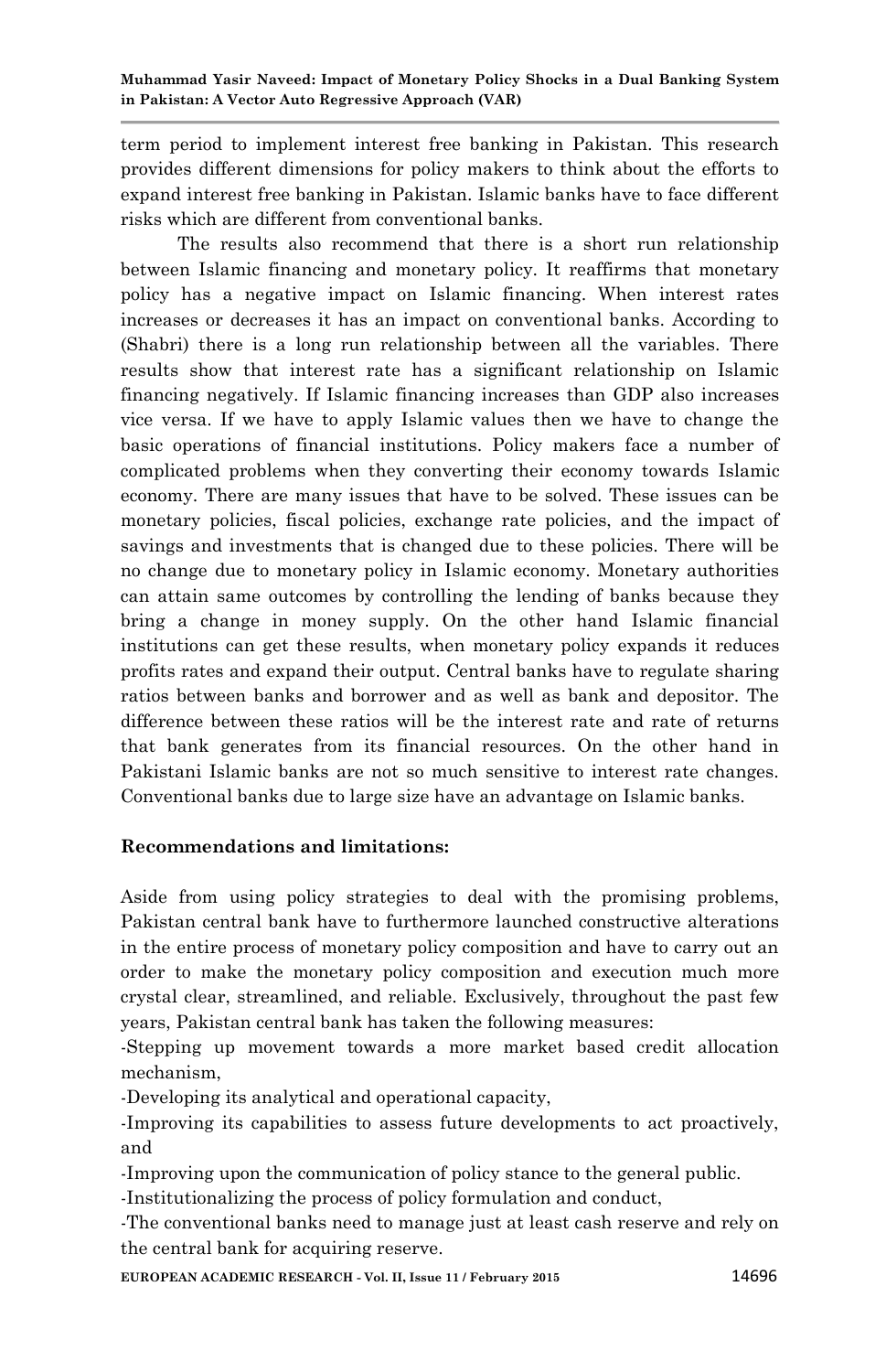-Pakistan central bank needs the fact that level of income ought to be enhanced or maybe reduced to manipulate the cost level.

-The bank rate policy ought to reliable only if the offering rates of commercial bank are impacted by alterations in bank rate.

With regard to successful review of improvements as well as policy making. regular and high quality info is incredibly essential. Although, because of flaws within the important information assortment and revealing procedure associated with a variety of services regarding the country, info is certainly not accessible at preferred timeliness and also consistency. Furthermore generally there are problems throughout the quality of data. In contrast to countless evolved and flourishing information, regions on every quarter collection, earnings as well as GDP, etc. is probably not obtainable in the event of Pakistan. Additionally, the information on essential macroeconomic parameters (like that federal government expenses and earnings, creation of heavy level collection, production estimates, etc.) is generally obtainable using considerable delays. These particular restrictions comprehensive review associated with existing economic condition and also creating patterns, and prevents the capability associated with the SBP to formulate an onwards appearing policy position.

Still another problem will be to create a very clear difference in between rate of exchange procedures as well as monetary procedures. At this time, there's a common opinion about the central Bank is restricted to help keep the rate of exchange at certain predetermined criterion as well as any sort of activity aside with this criterion will be regarded as an ineffectiveness regarding the SBP. There's definitely a necessity to realize that for an unrestricted economic system, it is usually been extremely hard to follow an autonomous monetary as well as rate of exchange policy along with enabling financing to move around readily over the border. This might simply be accomplished through placing extensive limitations on financing activities, which is not feasible. SBPs obligation will be make sure an atmosphere in which currency exchange moves are determined through economic essential as they are not misguided through rental finding speculation. In recent years, as soon as the banking setup encountered phenomenal stress as well as anxiety because of short liquidity throughout the setup, rumor mongering increased the overall general public stress as well as anxiety across some banks' durability.

Therefore, the SBP needed to interfere into the sector by using inserting sufficient liquidity by using different procedures. In some sectors, these types of adjustments happened to become considered as a modification of the Bank's restricted monetary policy situation. On the other hand, this had been far from the truth in addition to Bank needed to distinctly as well as continuously interact that the current situation is now being preceded. In the future, the Bank additionally tightened up its actual monetary policy.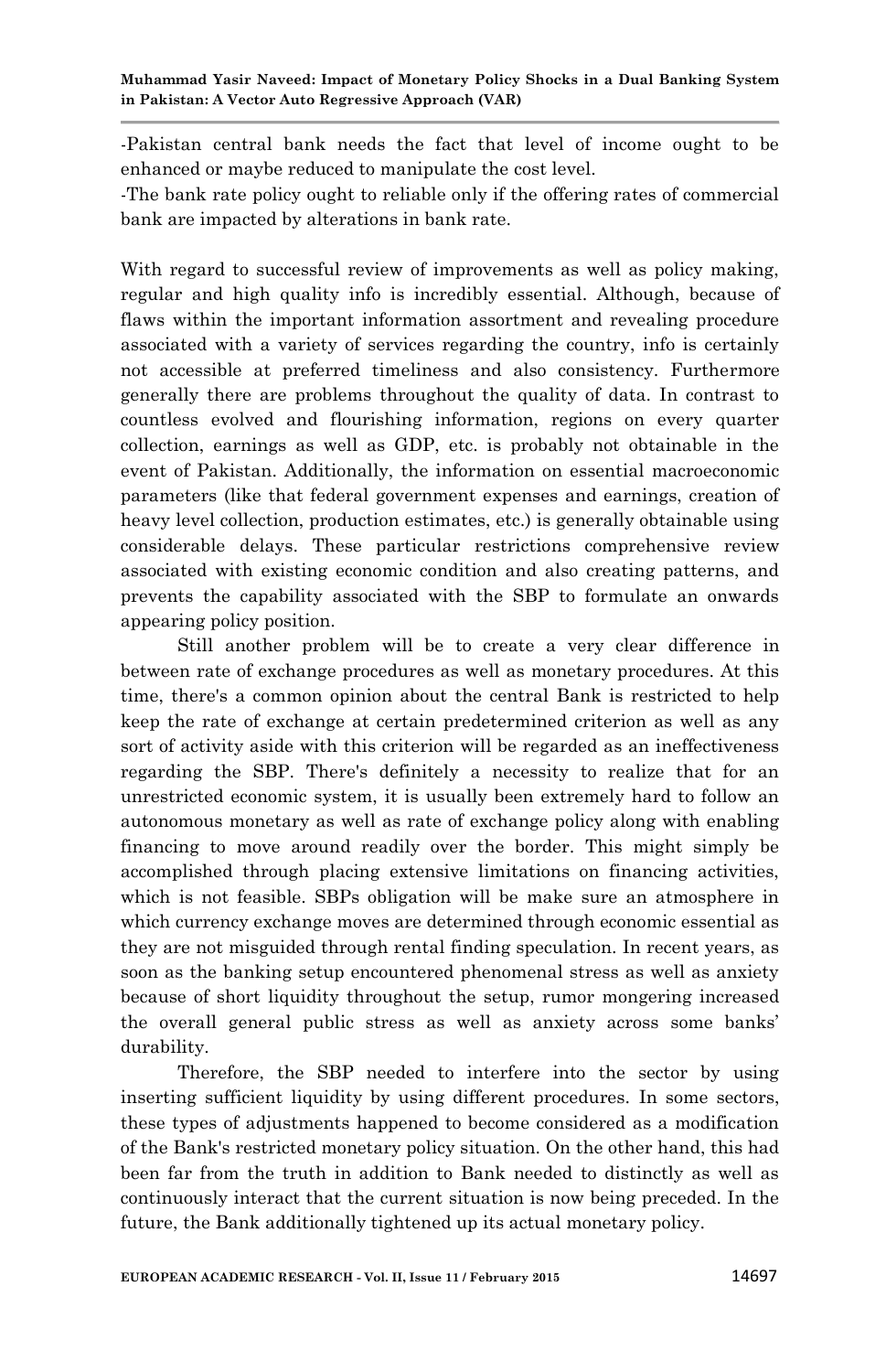#### **REFERENCES:**

- J. Wickramanayake, d. r. (2014). Impact of off-balance sheet banking on the bank lending channel of monetary transmission: Evidence from South Asia. *Journal of International Financial Markets, Institutions and Money* , Volume 29, 195–216.
- james perry cover, e. o. (2014). Using Romer and Romer's new measure of monetarypolicy shocks to identify the AD and AS shocks. *applied economics, volume 45, issue 19* , 2838-2846.
- Maureen were, e. n. (2014). Assessing the effectiveness of monetary policy in Kenya: Evidence from a macroeconomic model. *economic modeling vol 37* , 193-220.
- Fiordelisi, F., Galloppo, G., & Ricci, O. (2014). The effect of monetary policy interventions on interbank markets, equity indices and G-SIFIs during financial crisis. *Journal of Financial Stability*, *11*, 49-61.
- Leonardo Gambacorta, F. M. (2013). Should monetary policy lean against wind? An analysis based on DGSE model with banking. *Division of the Bank of Italy,ISSN 2281-3950 (online).*
- Adedeji, o. o. (2012, april). the impact of government monetary policy on nigerian economy 1980-2009 Nigeria: *department of management and accounting, obafemi awolowo university of nigeria.*
- Bangura, L. (2011). Adjustment of commercial banks interest rates and the effectivness of monetry policy: evidence from Anflophone West Afica . *Adjustment of commercial banks interest rates and the effectivness of monetry policy: evidence from Anflophone West Afica* . Grahamstown, west Africa, south Africa: Department of economics and Economic history, Rhodes University, Grahamstown.
- Bijan Bidabad, A. H. (2011). Interest-Free Bonds and Central Banking Monetary Instruments. *International Journal of Economics and Finance Vol. 3, No.3;* , 234-241.
- ANG, J. B. (2009). Private Investment and Financial Sector Policies in India and. *World Development, 37,* , 1261-1273.
- Fikriyah Abdullah, Taufiq Hassan, Shamsher Mohamad (2007),"Investigation of performance of Malaysian Islamic unit trust funds: Comparison with conventional unit trust funds", Managerial Finance, Vol. 33 Iss: 2 pp.  $142 - 153$
- Kaleem, A. I. (2006). Isalmic banking and money demand function in Malaysia: an econometric analysis. *Pakistan economic and social review* , 277-290.
- Thorsten Beck, Asli Demirgüç-Kunt ,Ouarda Merrouche (2010), *"*Islamic vs. Conventional Banking, Business Model, Efficiency and Stability", *The World Bank Development Research Group Finance and Private Sector Development Team,* Policy Research Working Paper 5446.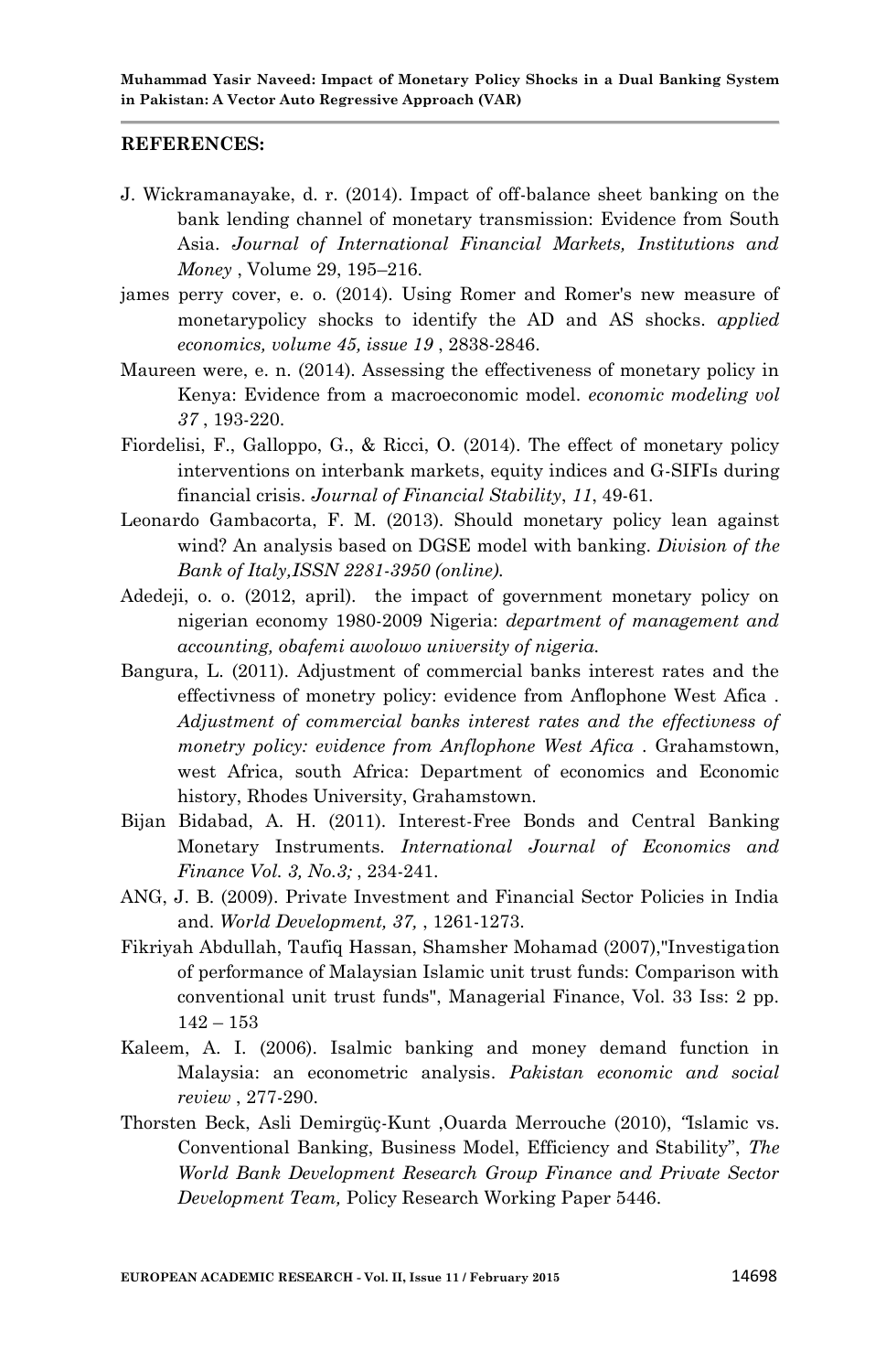## **Muhammad Yasir Naveed: Impact of Monetary Policy Shocks in a Dual Banking System in Pakistan: A Vector Auto Regressive Approach (VAR)**

## **Appendix I:**

Table 3.1 Augmented Dickey Fuller and PP Unit Root Tests Results: 2009M1- 2013M12

|             | Augmented dickey-fuller test unit root test |                     |                     |             | Phillips-perron unit root test |                     |                             |
|-------------|---------------------------------------------|---------------------|---------------------|-------------|--------------------------------|---------------------|-----------------------------|
| Variables   | Stationarity                                | $\rho$ <i>VALUE</i> | $\rho$ <i>VALUE</i> | Variables   | Stationarity                   | $\rho$ <i>VALUE</i> | <b>PVALUE</b>               |
|             |                                             | At level            | $1st/2nd$ diff      |             |                                | At level            | $1$ st/2 <sup>nd</sup> diff |
| <b>ONR</b>  | $1ST$ Difference                            | .6582               | .0023               | <b>ONR</b>  | $1ST$ Difference               | .6411               | .0000                       |
| LCD         | $1ST$ Difference                            | .9453               | .0032               | LCD         | $1ST$ Difference               | .9704               | .0001                       |
| LCL         | 1 <sup>st</sup> Difference                  | .9577               | .0000               | LCL         | $1ST$ Difference               | .9793               | .0000                       |
| <b>LID</b>  | $2nd$ Difference                            | .2134               | .0000               | LID         | At level                       | .0437               | .0000                       |
| LIL.        | $1st$ Difference                            | .7461               | .0019               | LIL         | $1ST$ Difference               | .8475               | .0044                       |
| <b>LCPI</b> | $1ST$ Difference                            | .5868               | .0000               | <b>LCPI</b> | $1ST$ Difference               | .5103               | .0000                       |
| LREER       | $1ST$ Difference                            | .5161               | .0000               | LREER       | $1ST$ Difference               | .4236               | .0000                       |
| Log QIM     | $1ST$ Difference                            | .5367               | .0000               | LQIM        | $1ST$ Difference               | .5005               | .0000                       |

# **Appendix II**

#### **Table 3.3: Variance Decompositions of Deposits**

Percentage of forecast variance explained by innovations:

| Period<br>(Month) | Variance<br><b>Islamic Deposits</b> |        |      | Decomposition |      | of          |      |        |      | Variance Decomposition of Conventional Deposits |      |       |
|-------------------|-------------------------------------|--------|------|---------------|------|-------------|------|--------|------|-------------------------------------------------|------|-------|
|                   | S.E.                                | LID    | ONR  | <b>LREER</b>  | LQIM | <b>LCPI</b> | S.E. | LCD    | ONR  | <b>LREER</b>                                    | LQIM | LCPI  |
| 1                 | 0.02                                | 100.00 | 0.00 | 0.00          | 0.00 | 0.00        | 0.02 | 100.00 | 0.00 | 0.00                                            | 0.00 | 0.00  |
| $\rm _2$          | 0.02                                | 96.32  | 1.48 | 2.15          | 0.04 | 0.01        | 0.02 | 90.24  | 8.15 | 0.43                                            | 0.20 | 0.97  |
| 3                 | 0.03                                | 82.59  | 1.47 | 8.05          | 0.88 | 7.00        | 0.02 | 84.33  | 8.41 | 3.20                                            | 0.25 | 3.80  |
| $\overline{4}$    | 0.03                                | 65.23  | 1.13 | 9.74          | 2.51 | 21.39       | 0.02 | 79.78  | 8.79 | 3.80                                            | 0.69 | 6.94  |
| 5                 | 0.03                                | 52.58  | 0.91 | 8.69          | 3.61 | 34.21       | 0.03 | 75.06  | 9.20 | 4.08                                            | 1.09 | 10.57 |
| 6                 | 0.04                                | 46.04  | 0.78 | 7.69          | 4.11 | 41.37       | 0.03 | 71.20  | 9.33 | 4.29                                            | 1.53 | 13.65 |
| $\overline{7}$    | 0.04                                | 43.67  | 0.73 | 7.27          | 4.39 | 43.94       | 0.03 | 68.08  | 9.54 | 4.62                                            | 2.06 | 15.70 |
| 8                 | 0.04                                | 43.22  | 0.69 | 7.66          | 4.64 | 43.79       | 0.03 | 65.32  | 9.65 | 5.20                                            | 2.65 | 17.17 |
| 9                 | 0.04                                | 42.79  | 0.65 | 9.03          | 5.00 | 42.54       | 0.03 | 62.86  | 9.66 | 5.98                                            | 3.29 | 18.23 |
| 10                | 0.04                                | 41.65  | 0.59 | 10.83         | 5.50 | 41.43       | 0.03 | 60.60  | 9.59 | 6.85                                            | 3.92 | 19.04 |
| 11                | 0.05                                | 40.06  | 0.55 | 12.36         | 6.05 | 40.97       | 0.03 | 58.55  | 9.47 | 7.74                                            | 4.51 | 19.73 |
| 12                | 0.05                                | 38.48  | 0.54 | 13.38         | 6.52 | 41.09       | 0.03 | 56.69  | 9.32 | 8.59                                            | 5.04 | 20.36 |
| 13                | 0.05                                | 37.18  | 0.53 | 14.00         | 6.84 | 41.44       | 0.03 | 55.01  | 9.15 | 9.38                                            | 5.48 | 20.97 |
| 14                | 0.05                                | 36.21  | 0.53 | 14.46         | 7.04 | 41.76       | 0.03 | 53.47  | 8.99 | 10.11                                           | 5.84 | 21.59 |
| 15                | 0.05                                | 35.46  | 0.53 | 14.90         | 7.14 | 41.98       | 0.03 | 52.06  | 8.83 | 10.78                                           | 6.12 | 22.21 |
| 16                | 0.05                                | 34.81  | 0.52 | 15.37         | 7.18 | 42.12       | 0.03 | 50.75  | 8.68 | 11.40                                           | 6.33 | 22.85 |
| 17                | 0.05                                | 34.18  | 0.52 | 15.85         | 7.18 | 42.27       | 0.03 | 49.51  | 8.53 | 11.98                                           | 6.49 | 23.49 |
| 18                | 0.06                                | 33.55  | 0.53 | 16.32         | 7.16 | 42.45       | 0.03 | 48.34  | 8.39 | 12.52                                           | 6.60 | 24.15 |
| 19                | 0.06                                | 32.93  | 0.53 | 16.73         | 7.11 | 42.69       | 0.04 | 47.23  | 8.26 | 13.04                                           | 6.66 | 24.80 |
| 20                | 0.06                                | 32.36  | 0.54 | 17.11         | 7.05 | 42.95       | 0.04 | 46.17  | 8.14 | 13.53                                           | 6.70 | 25.45 |
| 21                | 0.06                                | 31.84  | 0.55 | 17.44         | 6.97 | 43.21       | 0.04 | 45.15  | 8.03 | 14.00                                           | 6.72 | 26.09 |
| 22                | 0.06                                | 31.36  | 0.55 | 17.76         | 6.88 | 43.45       | 0.04 | 44.18  | 7.93 | 14.46                                           | 6.71 | 26.72 |
| 23                | 0.06                                | 30.93  | 0.56 | 18.07         | 6.78 | 43.67       | 0.04 | 43.26  | 7.83 | 14.89                                           | 6.69 | 27.34 |
| 24                | 0.06                                | 30.52  | 0.56 | 18.36         | 6.68 | 43.88       | 0.04 | 42.37  | 7.74 | 15.30                                           | 6.66 | 27.93 |
| 25                | 0.06                                | 30.14  | 0.56 | 18.64         | 6.58 | 44.08       | 0.04 | 41.52  | 7.65 | 15.70                                           | 6.63 | 28.50 |
| 26                | 0.06                                | 29.78  | 0.56 | 18.90         | 6.49 | 44.27       | 0.04 | 40.71  | 7.57 | 16.08                                           | 6.59 | 29.05 |
| 27                | 0.06                                | 29.44  | 0.57 | 19.14         | 6.40 | 44.46       | 0.04 | 39.94  | 7.50 | 16.45                                           | 6.55 | 29.57 |
| 28                | 0.07                                | 29.12  | 0.57 | 19.36         | 6.31 | 44.64       | 0.04 | 39.21  | 7.43 | 16.80                                           | 6.50 | 30.07 |
| 29                | 0.07                                | 28.83  | 0.57 | 19.57         | 6.22 | 44.81       | 0.04 | 38.50  | 7.36 | 17.13                                           | 6.46 | 30.55 |
| 30                | 0.07                                | 28.56  | 0.57 | 19.77         | 6.14 | 44.97       | 0.04 | 37.84  | 7.30 | 17.45                                           | 6.42 | 31.00 |

## **Appendix III**

**Table 3.4: Variance Decompositions of Loans**

Percentage of forecast variance explained by innovations in:

| Period         |                                                                              | Variance<br>Islamic financing |            | Decomposition |      |             | Variance Decomposition of Conventional Loans |        |            |              |      |             |  |
|----------------|------------------------------------------------------------------------------|-------------------------------|------------|---------------|------|-------------|----------------------------------------------|--------|------------|--------------|------|-------------|--|
| (Month)        | S.E.<br>0.03<br>0.04<br>0.06<br>0.06<br>0.07<br>0.07<br>0.07<br>0.08<br>0.08 | LIL                           | <b>ONR</b> | <b>LREER</b>  | LQIM | <b>LCPI</b> | S.E.                                         | LCL    | <b>ONR</b> | <b>LREER</b> | LOIM | <b>LCPI</b> |  |
|                |                                                                              | 100.00                        | 0.00       | 0.00          | 0.00 | 0.00        | 0.01                                         | 100.00 | 0.00       | 0.00         | 0.00 | 0.00        |  |
| $\overline{2}$ |                                                                              | 97.52                         | 0.51       | 0.64          | 0.05 | 1.29        | 0.02                                         | 96.70  | 2.12       | 0.77         | 0.40 | 0.01        |  |
| 3              |                                                                              | 94.33                         | 0.45       | 1.97          | 0.04 | 3.21        | 0.02                                         | 92.91  | 4.00       | 1.46         | 0.66 | 0.98        |  |
| 4              |                                                                              | 88.72                         | 0.37       | 4.48          | 0.24 | 6.19        | 0.02                                         | 88.95  | 5.49       | 2.42         | 0.64 | 2.50        |  |
| 5              |                                                                              | 81.15                         | 0.39       | 7.94          | 0.58 | 9.94        | 0.02                                         | 85.27  | 6.65       | 3.09         | 0.72 | 4.27        |  |
| 6              |                                                                              | 73.22                         | 0.57       | 11.63         | 0.81 | 13.78       | 0.02                                         | 82.09  | 7.39       | 3.37         | 1.30 | 5.84        |  |
| $\overline{ }$ |                                                                              | 66.31                         | 0.85       | 14.84         | 0.82 | 17.18       | 0.02                                         | 79.14  | 7.79       | 3.37         | 2.59 | 7.11        |  |
| 8              |                                                                              | 60.93                         | 1.13       | 17.22         | 0.75 | 19.97       | 0.02                                         | 76.20  | 7.91       | 3.25         | 4.57 | 8.07        |  |
| 9              |                                                                              | 56.90                         | 1.32       | 18.75         | 0.79 | 22.23       | 0.02                                         | 73.23  | 7.83       | 3.12         | 7.03 | 8.79        |  |

**EUROPEAN ACADEMIC RESEARCH - Vol. II, Issue 11 / February 2015** 14699